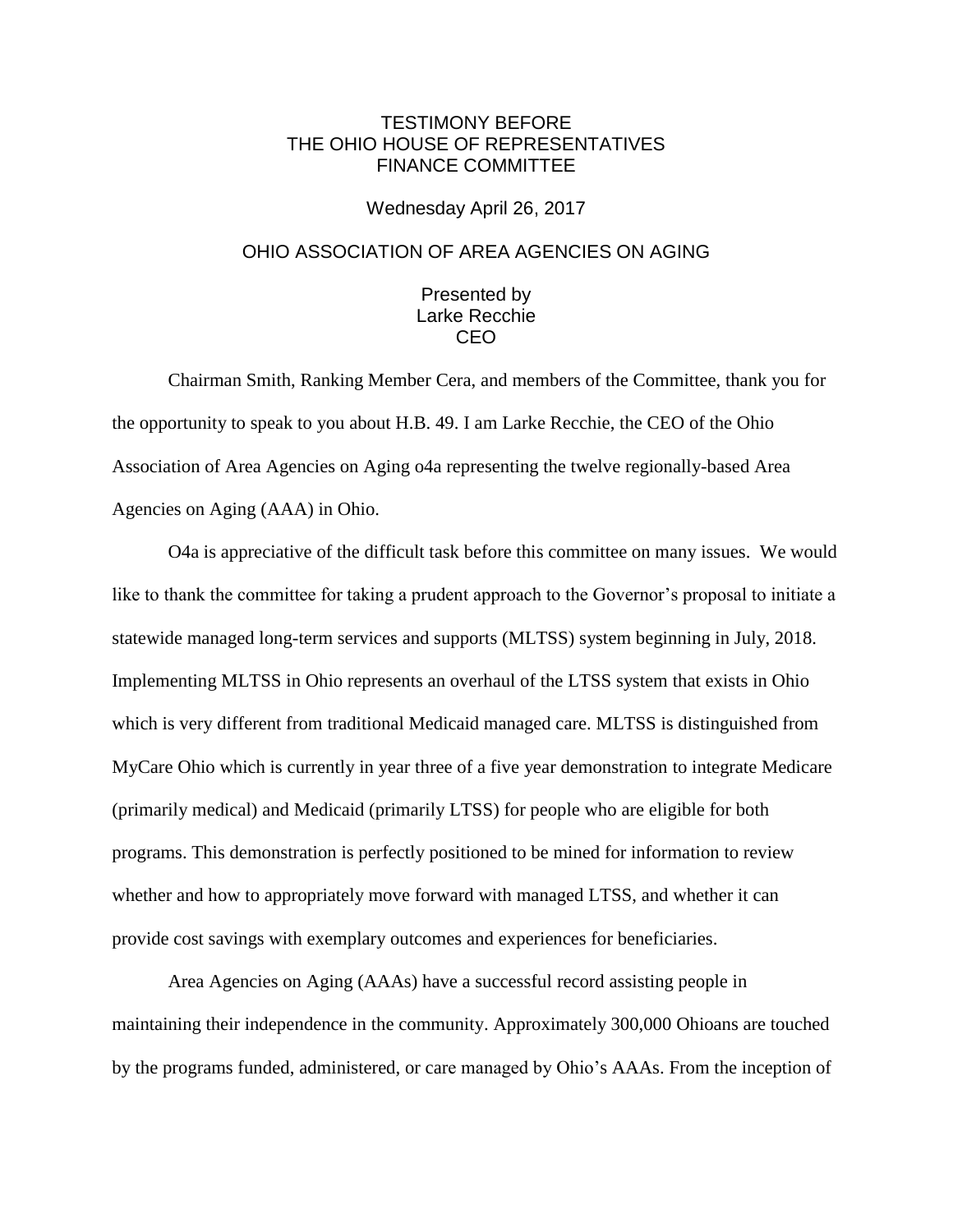PASSPORT in the early 1990's when the ratio of people age 60+ paid by Medicaid in nursing facilities vs those in home and community care was 90 to 10, the AAAs moved the balance to nearly 50/50 before MyCare Ohio was launched in 2014 saving the state billions of dollars. They have achieved remarkable success with consistently high satisfaction rates some years reaching above 99%. It is not sensible to dismantle this established and consistently effective program without further study.

While the demonstration is ongoing, the AAAs providing waiver service and care coordination in MyCare remain committed to creating successful health and quality of life outcomes for individuals with their respective health plans. Until the MyCare demonstration is completed however -- and a thorough evaluation of MyCare is conducted that would provide the data and context for looking at an expanded MLTSS program statewide -- we are concerned that the move to MLTSS in this biennium is premature.

The Area Agencies on Aging's other budget priorities include increasing the safety net for older Ohioans who want to remain independent in their homes. We ask that you support increased funding to provide more meals, transportation, personal care, home modification and other critical senior services. By restoring funding to the Senior Community Services line item to SFY 2001 levels to address the home and community needs of people just above a Medicaid eligibility – both functionally and financially -- Ohio can ultimately prevent or delay the entry into Medicaid. A small investment in this program will reap considerable benefits in health outcomes and Medicaid savings.

As to our other budget priority, we thank the committee for including a modest increase in Adult Protective Services funding. However, the need will continue to grow, and only by adequately funding adult protective services to provide at least \$65,000 per county for workers to

2